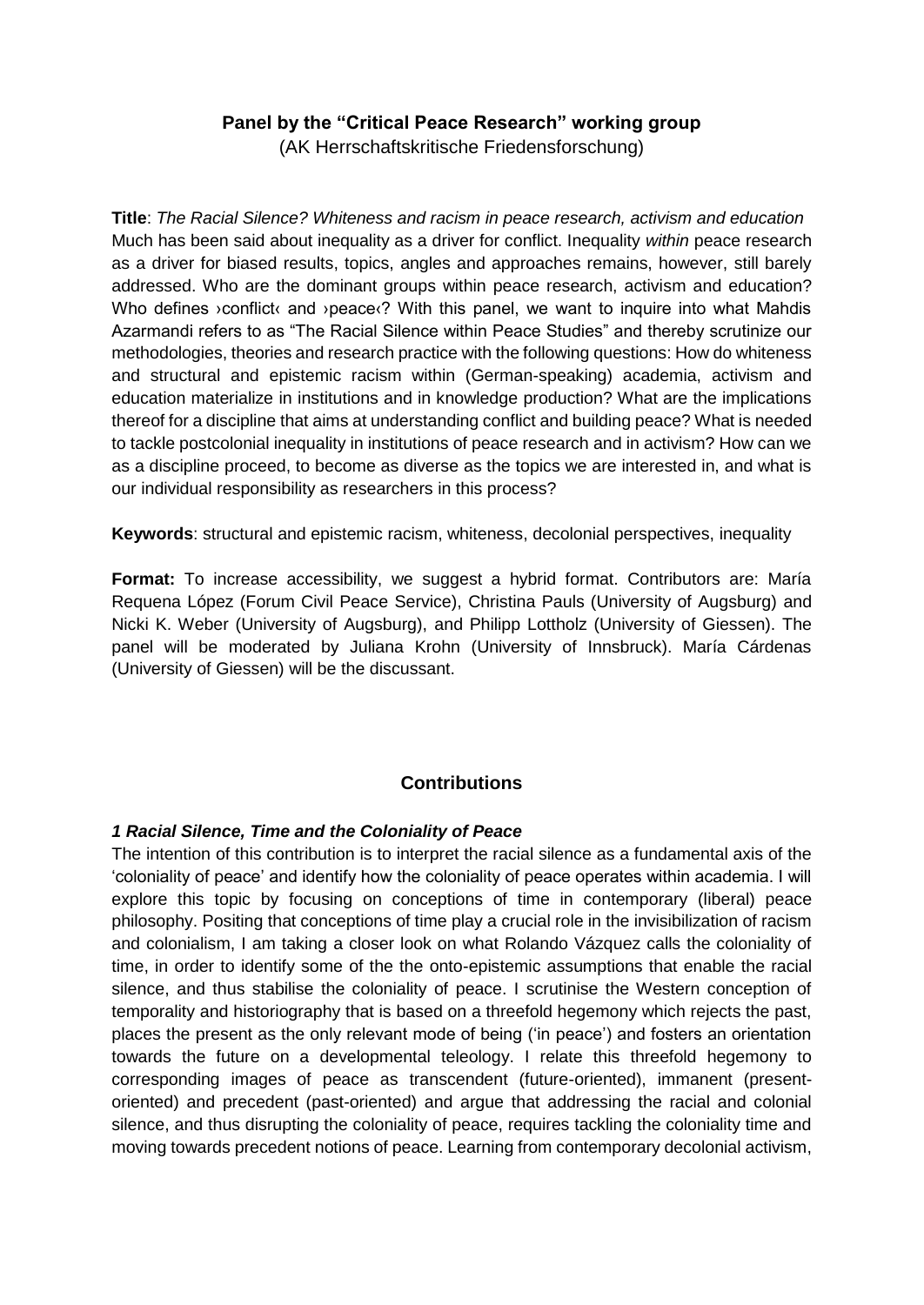I outline how resistances against the coloniality of peace draw from an active relationship to the past as a form of rebellion against modernity/coloniality's future-orientation.

**Christina Pauls** is lecturer and PhD candidate at the University of Augsburg, Chair for Political Science, Peace and Conflict studies. Her research interests are the coloniality of peace, decolonial interventions and decolonial theories in peace philosophy.

### *2 Still gazing into the distance? Unpacking geographic and cultural biases of peace and conflict research in the European context*

The primary orientation of topics and geographic regions as well as synergies with international relations (IR) and area studies lie at the heart of a de facto 'overseas peace and conflict studies', as the field could be called nowadays. This state of affairs leads to the question, as to whether and how peace and conflict studies could overcome this gaze into the distance and start to appreciate and inquire into conflicts in Europe and the industrialised world more generally. The present paper seeks to answer this question in three conceptual steps: First, I identify potentials and achievements in the neighbouring disciplines of sociology, security studies and political science that foreground a more critical picture of the European (and German) context. Second, I show how conflict emanating from the unequal and exploitative integration of east European countries into the EU has been ongoing and, given a lack of critical research and commentary, has led to a deepened othering and orientalization of the affected societies. In a third step, I demonstrate the double subordination triggered by this intra-European civilization hierarchy through accounts of Roma and Turkish-origin minority community activism in the face of exclusionary and negligent conduct of authorities in both the Bulgarian and West-European migration contexts.

**Philipp Lottholz** is a Postdoctoral Fellow at the Collaborative Research Centre/Transregio 138 "Dynamics of Security" and the Institute for Sociology, Justus Liebig University Giessen, Germany. His research focuses on political and social change in post-Socialist Central Asia and Eastern Europe, evolving trajectories of statebuilding, peacebuilding and security practices. Further interests are researcher safety, practice-based and dialogical approaches to knowledge production, and post- and decolonial thought. Outputs have been published in International Peacekeeping, Journal of Intervention and Statebuilding, Central Asian Survey, and in the edited collections Interrogating Illiberal Peace in Eurasia – Critical Perspectives on Peace and Conflict (Rowman & Littlefield) and Hybridity: Law, Culture and Development (Routledge).

### **3 "Anti-racist & diversity-oriented organisational development: first steps of forumZFD and its Academy for Conflict Transformation"**

**Oliver Knabe** is chair of the executive board of the forumZFD (forum civil peace service). He holds a M.A. degree in Political Science, Economics and International Law from the University of Bonn. Among others, he worked for the publishing group Handelsblatt in Düsseldorf/Germany, for the forum civil peace service in Belgrade/Serbia and worked freelance as consultant and coach with a regional focus on South Eastern Europe, for example for the CSSP – Berlin Center for Integrative Mediation. Since 1992 he is active in various local and international peace initiatives and projects.